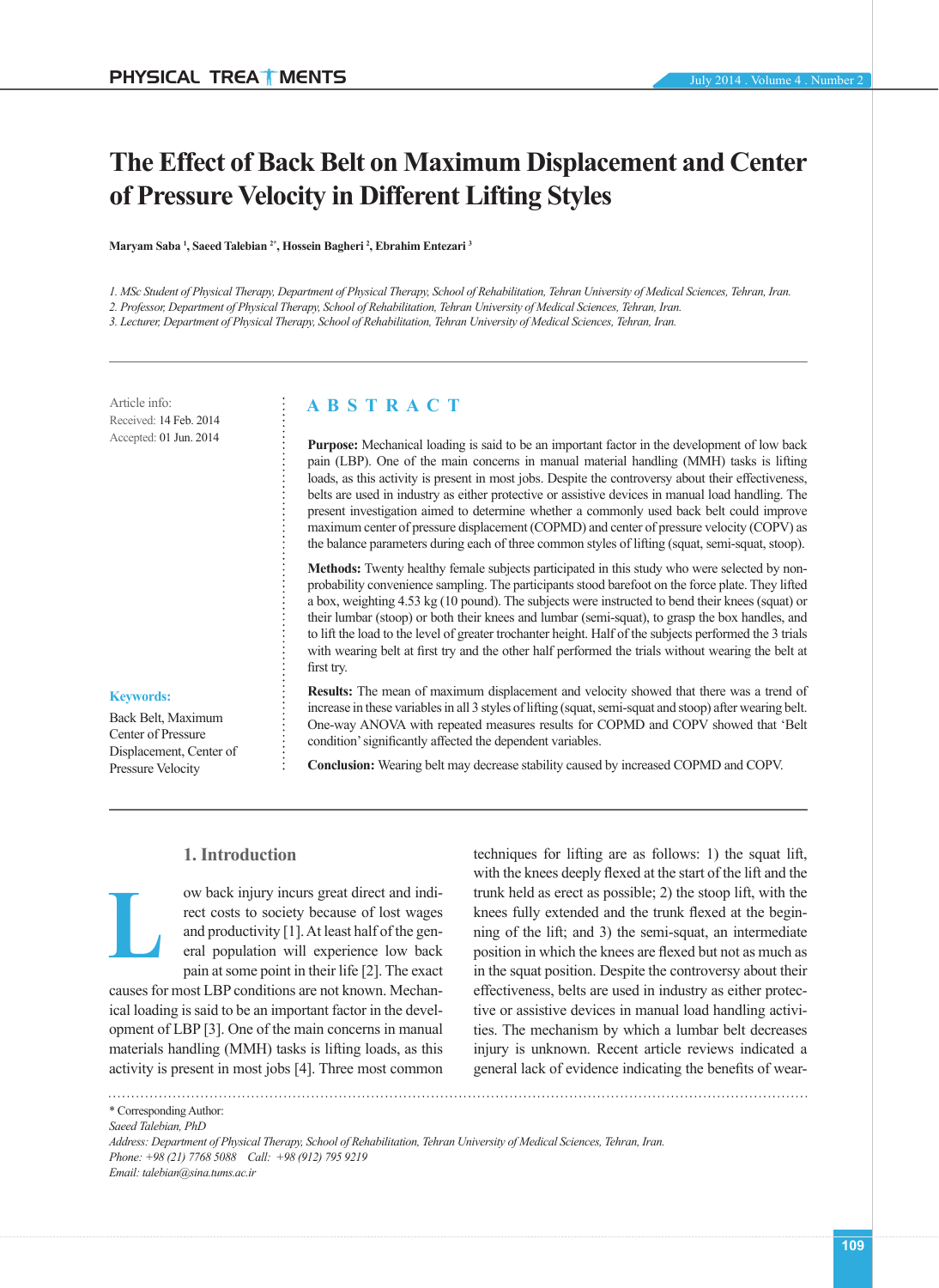| Age(y)            | Height(m)         | Weight(kg)       | Body mass index( $kg/m2$ ) |  |
|-------------------|-------------------|------------------|----------------------------|--|
| $23.65 (\pm 2.2)$ | $162.05(\pm 5.5)$ | $57.00(\pm 7.2)$ | $21.73(\pm 1.7)$           |  |

**Table 1.** Average age and physical characteristics of the subjects.

Standard deviations are in parentheses. The extendion of the extendion of the extendion of  $\blacksquare$  PHYSICAL TREA  $\uparrow$  MENTS

ing belts in industrial and occupational settings [5-8]. As some articles showed, belts may prevent back pain by an increase in abdominal pressure, thus decreasing the force required by the back muscles [9], an increase in spinal rigidity by limiting end range movement, thereby minimizing shearing forces [10], or an increased proprioceptive awareness [10, 11]. No article yet investigates the effect of back belt through balance parameter. Assessment of human postural or balance control is of frequent interest to researchers and clinicians. Many variables have been developed from force platform signals to quantify postural steadiness. Center of pressure (COP) is the most common variable and is defined as the point of application of the ground reaction forces under the feet [12]. The COP can be directly computed from force platform measurements.

disease, and history of back pain since six months ago. The subjects were informed of the experimental protocol and given the written consent form prior to their participation. The study and consent forms were approved by the Ethics Committee of TUMS.

#### **Experimental design**

This study is a kind of interventional study. All tests were performed in the motor control and biomechanics lab of TUMS. Each participant visited the lab two times; the first time for familiarization with the tests and completion of an informed consent and the second time for performing the main tests. The experiment consisted of squat, semi-squat, and stoop lifting, with and without back belt (6 tasks). Many types of lumbar belts with vari-

|            | <b>Average ICC</b> | Lower bound | <b>Upper bound</b> | <b>SEM</b> |
|------------|--------------------|-------------|--------------------|------------|
| Squat      | 0.89               | 0.57        | 0.97               | 0.54       |
| Semi-squat | 0.87               | 0.67        | 0.94               | 0.68       |
| Stoop      | 0.92               | 0.69        | 0.98               | 0.62       |
|            |                    |             |                    |            |

**Table 2.** Reliability of COPMD.

PHYSICAL TREA **MENTS** 

The aim of the present investigation was to determine whether a commonly used back belt can improve maximum center of pressure displacement (COPMD) and center of pressure velocity (COPV) as the balance parameters during each of the 3 common styles of lifting.

## **2. Materials and Methods**

## **Participants**

Twenty healthy female subjects participated in this study . Their ages ranged from 20 to 27 years (average 23.65 years). The characteristics [age  $(23.65 \ (\pm 2.2))$ , height (162.05 ( $\pm$  5.5)), weight (57.00 ( $\pm$ 7.2)), BMI  $(21.73(\pm 1.7))$ ] of subjects are presented in Table 1. Participants were recruited from students of Tehran University of Medical Sciences (TUMS). They were excluded from the study if they reported history of musculoskeletal injury and or surgery, cardiovascular disease, neurologic

ous designs are available. The belt used in our study is a lumbosacral belt with straps crossing at the back and fastened in front and had 4 pliable support splints at the back for extra stability. This kind of belt was selected due to our familiarity with and its availability. The order of lifting techniques was randomized between subjects to minimize the effects of learning. Half of the subjects performed the 3 trials with wearing the belt first and the other half performed the trials without wearing the belt first.

Subjects lifted a box, weighting 4.53 kg (10 Pounds), which corresponds to a lifting index of 1 according to 1994 NIOSH1-Recommended Weight [4] and is suggested to ensure a low risk lifting [13]. The box was placed 30 cm in front of their toes for semi-squat and stoop lifting, and 45cm for squat lifting, with two handles placed symmetrically 15 cm above the floor. Outlines

1. US National Institute for Occupational Safety and Health(NIOSH)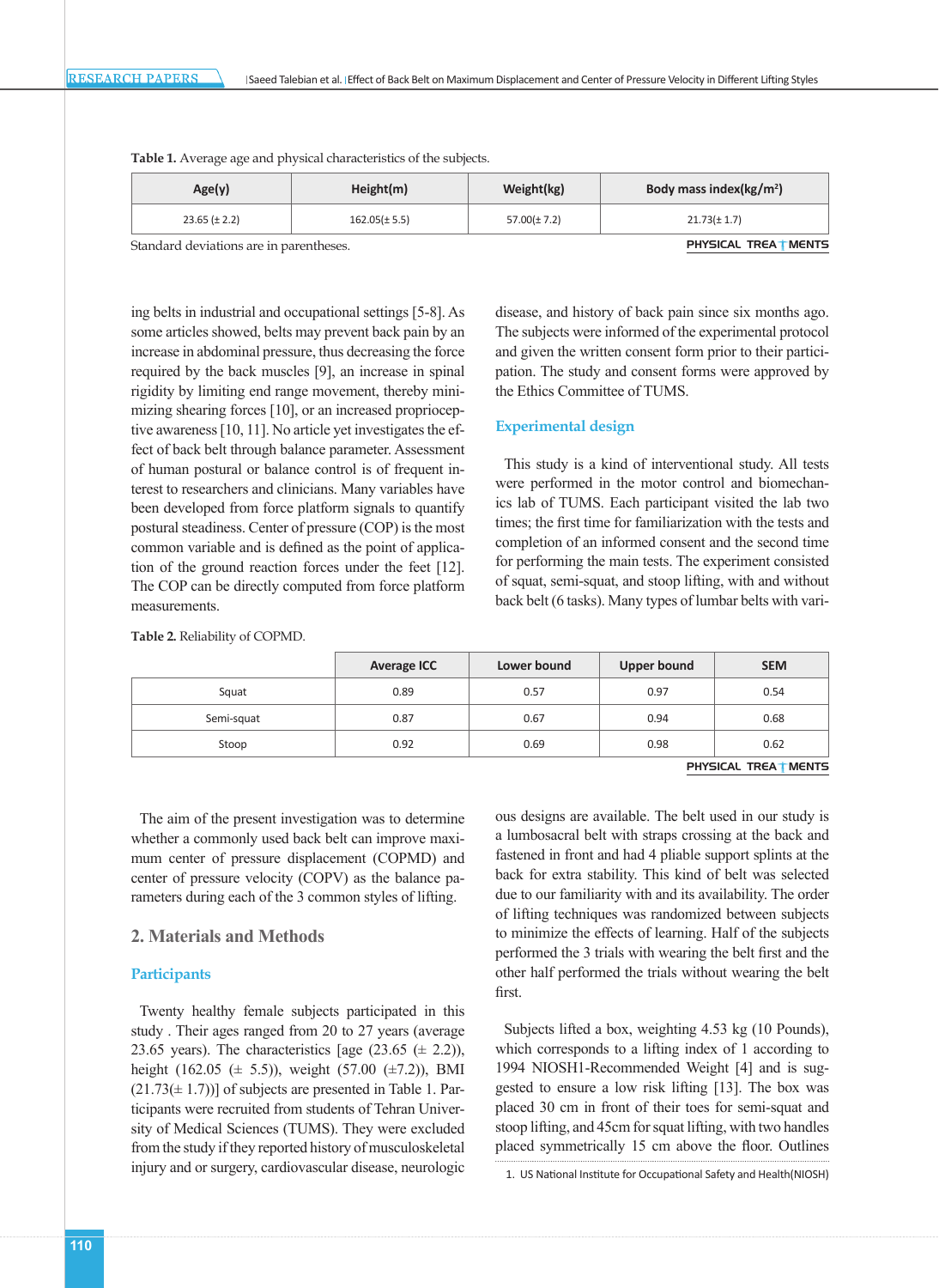PHYSICAL TREA<sup>T</sup> MENTS

|       | Sum of squares | df | Mean square |       | Sig.  | Observed power |
|-------|----------------|----|-------------|-------|-------|----------------|
| COMMD | 29.45          |    | 29.45       | 12.76 | 0.002 | 0.923          |
| COPV  | 61.74          |    | 61.74       | 5.88  | 0.025 | 0.634          |

**Table 3.** Results for 1-way ANOVA with repeated measures of COMMD and COPV.

of their feet were traced to ensure that foot placement was constant across trials. The participants stood barefoot on the force plate, their ankle joint lined up along the mediolateral axis of the force plate. They performed symmetrical lifting movements at a self-selected lifting velocity. The subjects were instructed to bend their knees (squat) or their lumbar (stoop) or both their knees and lumbar (semi-squat), to grasp the box handles, and to lift the load to a greater trochanter height. The full sequence was practiced 2 to 3 times until the subject indicated that she was comfortable with the procedure. Subjects rested approximately 2 minutes between each trial to minimize the possibility of fatigue.

## **Data Collection and Analysis**

A 6 channel strain gauge force plate (Bertec Columbus, Ohio, USA) collected ground reaction forces and torques in 3 planes. Anteroposterior (AP) and mediolateral (ML) displacement of COP were measured along the Y and X axes of the force platform, respectively. Recordings always lasted for 10 seconds (according to pilot study such duration was enough for finishing each of the trials). Data were stored on a computer for off-line analysis. COP velocity was calculated using a program written in Excel environment and reflected the displacement of COP from onset of the motion toward maximum displacement per its time epoch. Sampling frequency was 1000 Hz. All signals were filtered (cut off frequency of 10 Hz, fourth order Butterworth filter) and stored. All 6 tasks (3 lifting type  $\times$  2 belt condition) were performed 3 times to test for reliability. Intraclass Correlations Coefficient (ICC) was used to determine the reliability of the force plate measures for each task. The data of the

**Table 4.** Average COPMD and COPV.

third repetition have been analyzed (because of high ICC and familiarity effect, it seems the third repetition data were the best to analyze). After passing normality test of Kolmogorov-Smirnov, statistical analysis system software was used to compute 1-way analysis of variance (ANOVA) with repeated measures to test for differences in COPV and COPMD in anteroposterior direction. Significant statistical difference was set at a minimum of P  $< 0.05$ .

## **3. Result**

An ICC between 0.8 and 1.0 was interpreted as almost perfect [14], thus ICC of COPMD in our study considered high (Table 2). One-way ANOVA with repeated measures results for COPMD (df = 1,  $F = 12.76$ ,  $P =$ 0.002) and COPV (df = 1, F = 5.88, P = 0.025) are presented in Table 3 that showed 'Belt condition' significantly affected the dependent variables ( $P < 0.05$ ). There was a trend of increase in the mean of maximum displacement and velocity in all 3 types of lifting (squat, semi-squat and stoop) after wearing belt (Table 4).

## **4. Discussion**

The present study aimed to evaluate the effects of back belt on postural parameters in 3 common types of lifting with and without using belt. This study represents a first step toward investigating belt condition in different lifting styles through postural parameters. Clinicians often use postural-control assessments to evaluate risk of injury, initial deficits resulting from injury, and the level of improvement after intervention for an injury; these assessments can be conducted with instrumented

|                         | <b>Displacement</b> | <b>Velocity</b> |
|-------------------------|---------------------|-----------------|
| Squat without belt      | 9.78(1.8)           | 2.86(0.8)       |
| Squat with belt         | 10.95(1.4)          | 3.26(0.7)       |
| Semi-squat without belt | 7.25(2.1)           | 8.34(3.9)       |
| Semi-squat with belt    | 7.7(1.8)            | 9.09(3.4)       |
| Stoop without belt      | 6.00(2.0)           | 8.19(3.4)       |
| Stoop with belt         | 7.32(2.5)           | 11.35(6.6)      |

Standard deviations are in parentheses. **PHYSICAL TREA** MENTS